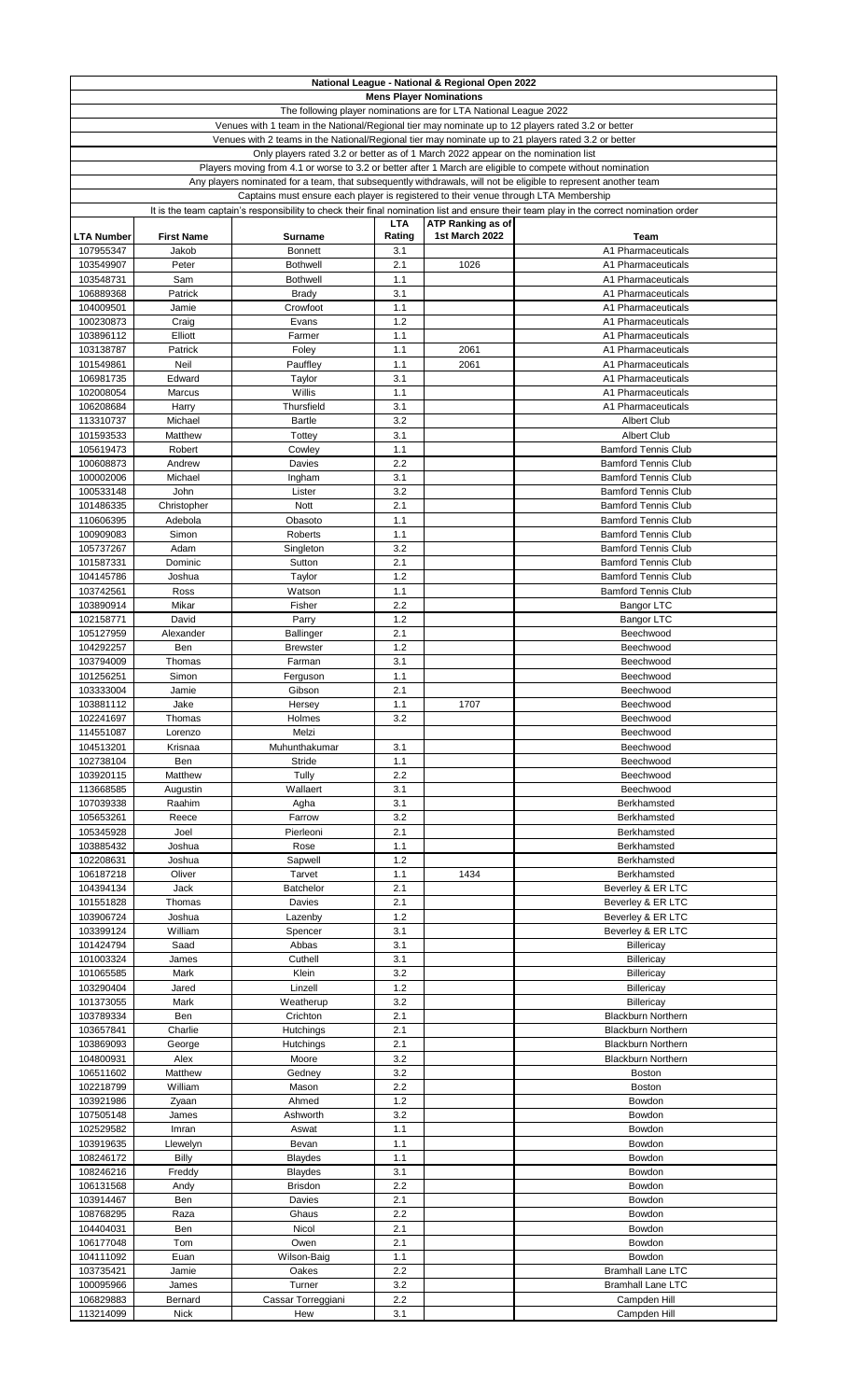| 112276563              |                |                            |            |      | Campden Hill                               |
|------------------------|----------------|----------------------------|------------|------|--------------------------------------------|
| 113675079              | Dusan          | Miljevic<br>Perdikogiannis | 1.1<br>1.2 |      | Campden Hill                               |
|                        | Stylianos      |                            |            |      |                                            |
| 100865613              | Andrew         | Quirk                      | 2.1        |      | Campden Hill                               |
| 102180933              | James          | Scales                     | 3.1        |      | Campden Hill                               |
| 104468534              | Ben            | Zuckerman                  | 3.2        |      | Campden Hill                               |
|                        |                |                            |            |      |                                            |
| 106752279              | Alexander      | <b>Bradley Glinister</b>   | 3.2        |      | Cardiff LTC                                |
| 105790934              | Tiarnan        | <b>Brady</b>               | 1.1        |      | Cardiff LTC                                |
| 106261629              | Hugo           | Cochlin                    | 3.1        |      | Cardiff LTC                                |
|                        |                |                            |            |      |                                            |
| 103911279              | Callum         | Findlay                    | 1.1        |      | Cardiff LTC                                |
| 107611247              | Conor          | Flynn                      | 3.1        |      | Cardiff LTC                                |
| 107613881              | Danny          | Flynn                      | 1.1        |      | Cardiff LTC                                |
|                        |                |                            |            |      |                                            |
| 104354054              | Alexander      | Hamer                      | 2.1        |      | Cardiff LTC                                |
| 103591934              | Dominic        | Pearson                    | 2.2        |      | Cardiff LTC                                |
| 105834791              | Frank          | Powell-Davies              | 3.2        |      | Cardiff LTC                                |
|                        |                |                            |            |      |                                            |
| 102693609              | Daniel         | Sidaway                    | 2.1        |      | Cardiff LTC                                |
| 103778605              | Matthew        | Story                      | 1.1        |      | Cardiff LTC                                |
| 103913529              | James          | Story                      | 1.1        |      | Cardiff LTC                                |
|                        |                |                            |            |      |                                            |
| 101370355              | Jonny          | Cloke                      | 2.1        |      | Carisbrooke                                |
| 107572353              | Hugo           | Coquelin                   | 3.1        |      | Carisbrooke                                |
|                        |                |                            |            |      |                                            |
| 103876697              | Ryan           | Golesworthy                | 1.1        |      | Carisbrooke                                |
| 101232055              | Thomas         | Kisiel                     | 1.2        |      | Carisbrooke                                |
| 113379388              | Kevin          | Kylar                      | 1.1        |      | Carisbrooke                                |
|                        |                |                            |            |      |                                            |
| 106120116              | Joseph         | Newman-Billington          | 1.1        |      | Carisbrooke                                |
| 106100264              | Luca           | Pow                        | 3.1        |      | Carisbrooke                                |
| 103187829              | Matthew        | Richmond                   | 2.1        |      | Carisbrooke                                |
|                        |                |                            |            |      |                                            |
| 103906018              | Michael        | Shaw                       | 1.1        |      | Carisbrooke                                |
| 105019116              | Alex           | Solonenko                  | 1.1        |      | Carisbrooke                                |
| 106576841              | Charles        | Durham                     | 3.2        |      | Caversham LTC                              |
|                        |                |                            |            |      |                                            |
| 106061984              | Christopher    | Evans                      | 2.2        |      | Caversham LTC                              |
| 104264073              | Chris          | Anguelov                   | 1.2        |      | Chandos                                    |
| 112364984              | Louis          | Aubry                      | 1.1        |      | Chandos                                    |
|                        |                |                            |            |      |                                            |
| 104411163              | Max            | Benaim                     | 1.2        |      | Chandos                                    |
| 103923816              | Charlie Joe    | Croxford                   | 1.2        |      | Chandos                                    |
|                        |                |                            |            |      |                                            |
| 107051741              | Amil           | Dodds                      | 2.1        |      | Chandos                                    |
| 103880373              | Sahej          | Maker                      | 1.1        |      | Chandos                                    |
| 106237631              | Nikolai        | Marin                      | 1.2        |      | Chandos                                    |
|                        |                |                            |            |      |                                            |
| 111785976              | Raphael        | Perret                     | 2.2        |      | Chandos                                    |
| 104449656              | Gianpiero      | Placidi                    | 3.2        |      | Chandos                                    |
| 104413203              | Louis          | Quaynor                    | 1.1        |      | Chandos                                    |
|                        |                |                            |            |      |                                            |
| 104413192              | Luke           | Quaynor                    | 1.1        |      | Chandos                                    |
| 101664988              | Bobby          | Saraby                     | 3.2        |      | Chandos                                    |
| 103634938              | James          | Ison                       | 3.2        |      | Charnwood Tennis Club                      |
|                        |                |                            |            |      |                                            |
| 100818216              | David          | Culshaw                    | 2.2        |      | Cumberland                                 |
| 103218549              | James          | Griffin                    | 2.2        |      | Cumberland                                 |
| 103368148              | Jack           | Haworth                    | 1.2        |      | Cumberland                                 |
|                        |                |                            |            |      |                                            |
| 103861304              | Ying           | Hou                        | 1.1        |      | Cumberland                                 |
| 103797944              | Adam           | Jones                      | 1.1        | 1485 | Cumberland                                 |
| 103798312              | Ben            | Jones                      | 1.1        | 1139 | Cumberland                                 |
|                        |                |                            |            |      |                                            |
| 102371237              | Matthew        | Kirby                      | 1.2        |      | Cumberland                                 |
| 105991836              | Michael        | Kritzinger                 | 2.1        |      | Cumberland                                 |
| 103591623              | Cameron        | Lambden                    | 2.2        |      | Cumberland                                 |
|                        |                |                            |            |      |                                            |
|                        | Sam            |                            | 1.2        |      | Cumberland                                 |
| 100862777              |                | Macneil                    |            |      |                                            |
|                        |                |                            |            |      |                                            |
| 101624741              | Timothy        | Matthewson                 | 2.1        |      | Cumberland                                 |
| 100723479              | Jim            | May                        | 1.1        |      | Cumberland                                 |
| 103368164              | Chris          | Morrow                     | 1.2        |      | Cumberland                                 |
| 102249093              | Matt           | Morrow                     | 2.1        |      | Cumberland                                 |
|                        |                |                            |            |      |                                            |
| 111150718              | David          | O'Hare                     | 3.2        |      | Cumberland                                 |
| 103336686              | Joshua         | Paris                      | 1.1        | 1101 | Cumberland                                 |
|                        |                |                            | 2.2        |      |                                            |
| 113664382              | Vittorio       | Stefani                    |            |      | Cumberland                                 |
| 102479422              | John           | Thompson                   | 2.1        |      | Cumberland                                 |
| 111895809              | Mattis         | Wetzel                     | 1.1        |      | Cumberland                                 |
| 101176247              | Richard        | Wire                       | 1.1        |      | Cumberland                                 |
|                        |                |                            |            |      |                                            |
| 111294208              | Sergey         | Yelnik                     | 3.1        |      | Cumberland                                 |
| 106968309              | Jay            | Darvay                     | 2.2        |      | David Lloyd Bristol                        |
| 109068808              | Zechariah      | Hamrouni                   | 3.2        |      | David Lloyd Bristol                        |
|                        |                |                            |            |      |                                            |
| 102421582              | Joseph         | Hill                       | 2.1        |      | David Lloyd Bristol                        |
| 109682406              | Leonidas       | Lazarides                  | 3.2        |      | David Lloyd Bristol                        |
|                        | James          | Reid                       |            |      |                                            |
| 105028942              |                |                            | 3.2        |      | David Lloyd Bristol                        |
| 105800259              | James          | Vincent                    | 1.2        |      | David Lloyd Bristol                        |
| 103880054              | James          | Edwards                    | 3.1        |      | David Lloyd Exeter                         |
| 102009969              | Alfie          | <b>Flatters</b>            | 2.1        |      | David Lloyd Exeter                         |
|                        |                |                            |            |      |                                            |
| 103772774              | Marc           | Sillifant                  | 1.2        |      | David Lloyd Exeter                         |
| 103881734              | Rhodri         | Atkinson                   | 2.1        |      | David Lloyd Gloucester                     |
| 100287688              | Colin          | <b>Bennett</b>             | 2.1        |      | David Lloyd Gloucester                     |
|                        |                |                            |            |      |                                            |
| 105625061              | Cobi           | Ho                         | 2.1        |      | David Lloyd Gloucester                     |
| 103435923              | Elliott        | Hopson                     | 3.2        |      | David Lloyd Gloucester                     |
| 103428748              | Alexander      | Parker                     | 1.2        |      |                                            |
|                        |                |                            |            |      | David Lloyd Gloucester                     |
| 103714127              | Samuel         | Tullett                    | 2.2        |      | David Lloyd Gloucester                     |
| 100720116              | Mark           | Willis                     | 3.2        |      | David Lloyd Gloucester                     |
| 106188148              | Jacob          | Clarke                     | 3.1        |      | David Lloyd Lincoln                        |
|                        |                |                            |            |      |                                            |
| 103327029              | Edward         | Colclough                  | 2.2        |      | David Lloyd Lincoln                        |
| 101450016              | Daniel         | Cox                        | 1.1        | 621  | David Lloyd Lincoln                        |
| 103916665              | Tom            |                            |            |      |                                            |
|                        |                | Davenport                  | 2.2        |      | David Lloyd Lincoln                        |
| 105486314              | Sean           | Hodkin                     | 1.1        |      | David Lloyd Lincoln                        |
| 100157226              | David          | Hubbard                    | 2.2        |      | David Lloyd Lincoln                        |
|                        |                |                            |            |      |                                            |
| 102929038              | Andrew         | Ponder                     | 1.1        |      | David Lloyd Lincoln                        |
| 103916919<br>100092467 | Tom<br>Richard | Belton<br>Bloomfield       | 3.1<br>1.1 |      | David Lloyd Norwich<br>David Lloyd Norwich |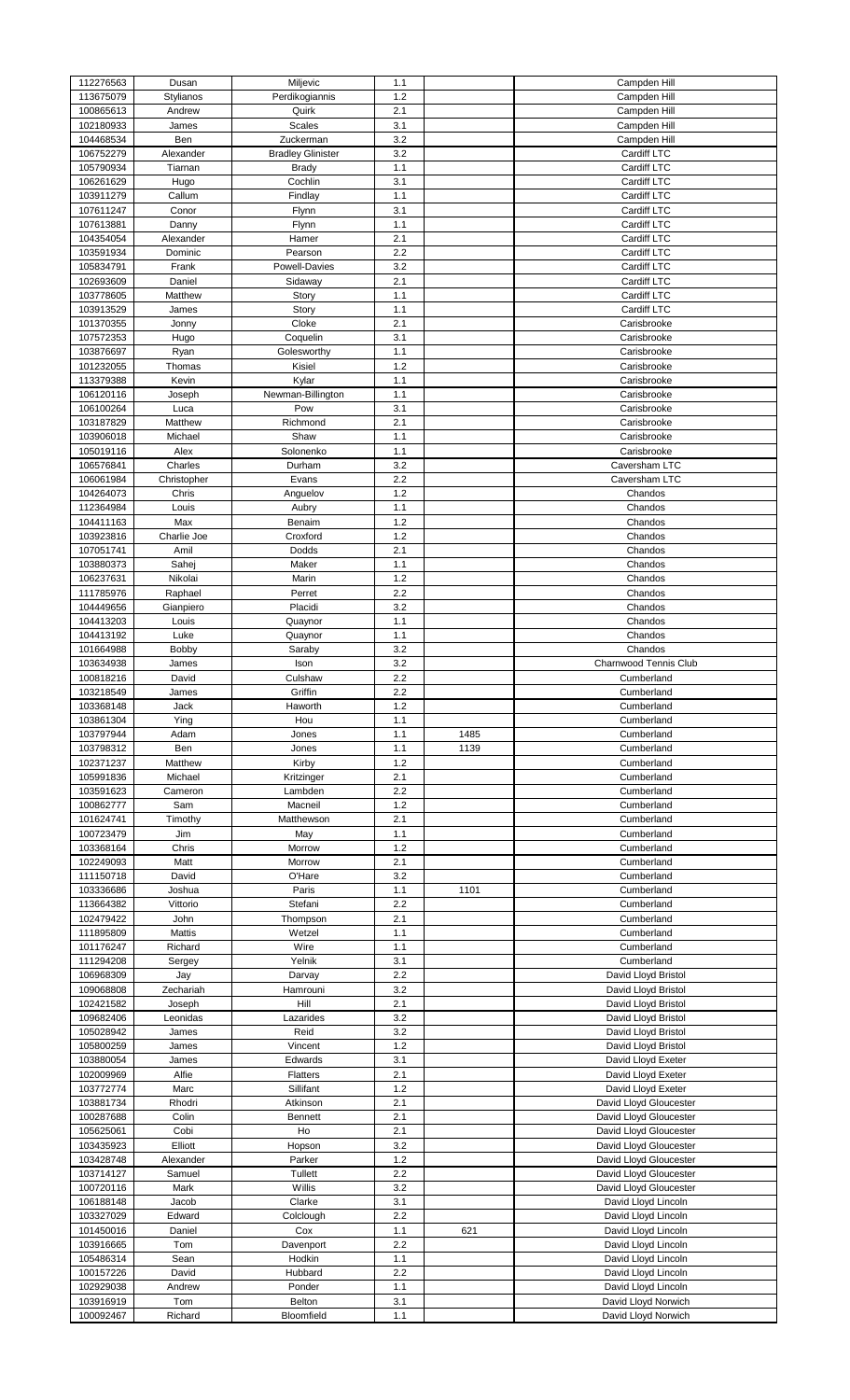| 104765894 | Nicholas   | Crawley       | 1.2 |      | David Lloyd Norwich          |
|-----------|------------|---------------|-----|------|------------------------------|
| 103641254 | Will       | Davies        | 1.2 |      | David Lloyd Norwich          |
| 102688203 | Stephen    | Harlow        | 3.1 |      | David Lloyd Norwich          |
| 101684771 | Kristopher | Jenkins       | 3.1 |      | David Lloyd Norwich          |
|           |            |               |     |      |                              |
| 103437892 | Jack       | Long-Martinez | 2.1 |      | David Lloyd Norwich          |
| 103408367 | Jake       | Rolph         | 2.2 |      | David Lloyd Norwich          |
| 109710535 | Matthew    | Tink          | 3.2 |      | David Lloyd Norwich          |
| 103190068 | Alex       | Watkinson     | 1.2 |      | David Lloyd Norwich          |
|           |            | Withers       |     |      | David Lloyd Norwich          |
| 106461876 | Frederick  |               | 1.1 |      |                              |
| 101031221 | Daniel     | Wynne         | 3.1 |      | David Lloyd Norwich          |
| 101415464 | Jamie      | Baker         | 1.1 |      | David Lloyd Raynes Park      |
| 105654202 | Matthew    | Beecher       | 1.1 |      | David Lloyd Raynes Park      |
|           |            |               |     |      |                              |
| 102336123 | Liam       | <b>Broady</b> | 1.1 | 126  | David Lloyd Raynes Park      |
| 103773445 | Jay        | Clarke        | 1.1 | 173  | David Lloyd Raynes Park      |
| 103797791 | Jack       | Draper        | 1.1 | 145  | David Lloyd Raynes Park      |
| 102166978 | Richard    | Gabb          | 1.1 |      | David Lloyd Raynes Park      |
|           | Jack       | Gibbens       | 1.1 | 1530 | David Lloyd Raynes Park      |
| 103194928 |            |               |     |      |                              |
| 101024398 | Joshua     | Goodall       | 1.1 |      | David Lloyd Raynes Park      |
| 103617399 | Daniel     | Little        | 1.1 |      | David Lloyd Raynes Park      |
| 102557379 | Harry      | Meehan        | 1.1 |      | David Lloyd Raynes Park      |
| 102597467 | Jonny      | O'Mara        | 1.1 |      | David Lloyd Raynes Park      |
|           |            |               |     |      |                              |
| 102761092 | Mark       | Whitehouse    | 1.1 | 691  | David Lloyd Raynes Park      |
| 103458186 | Tom        | Knowles       | 3.1 |      | <b>Edgbaston Archery</b>     |
| 103542186 | Richard    | Partridge     | 1.1 |      | <b>Edgbaston Archery</b>     |
| 102533578 | Tom        | Judd          | 2.1 |      | <b>Edgbaston Archery</b>     |
|           |            |               |     |      |                              |
| 103881161 | Daniel     | Bird          | 1.2 |      | <b>Edgbaston Priory Club</b> |
| 100817392 | David      | <b>Brewer</b> | 3.1 |      | <b>Edgbaston Priory Club</b> |
| 100063192 | Simon      | Dickson       | 1.1 |      | <b>Edgbaston Priory Club</b> |
| 104589682 | Alexander  | Maggs         | 1.1 |      | <b>Edgbaston Priory Club</b> |
|           |            |               |     |      |                              |
| 103671189 | Mason      | Recci         | 1.1 | 1604 | <b>Edgbaston Priory Club</b> |
| 101056877 | Nathan     | Rooney        | 2.2 |      | <b>Edgbaston Priory Club</b> |
| 103884996 | Luke       | Simkiss       | 1.2 |      | <b>Edgbaston Priory Club</b> |
| 100810323 | Gary       | Thomson       | 3.1 |      | <b>Edgbaston Priory Club</b> |
|           |            |               |     |      |                              |
| 104788983 | Karan      | Tumber        | 3.1 |      | <b>Edgbaston Priory Club</b> |
| 105903074 | Zvonko     | Bencedic      | 3.2 |      | Felixstowe Lawn Tennis Club  |
| 100061894 | Jeremy     | Cowley        | 2.2 |      | Felixstowe Lawn Tennis Club  |
| 103888056 | Oscar      | Cutting       | 1.1 |      | Felixstowe Lawn Tennis Club  |
|           |            |               |     |      |                              |
| 103902808 | Noah       | Cutting       | 2.1 |      | Felixstowe Lawn Tennis Club  |
| 100887115 | Reuben     | Henry         | 1.2 |      | Felixstowe Lawn Tennis Club  |
| 101103682 | Matthew    | Hough         | 1.1 |      | Felixstowe Lawn Tennis Club  |
| 103206794 | Ryan       | Lambert       | 2.1 |      | Felixstowe Lawn Tennis Club  |
|           |            |               |     |      |                              |
| 101166246 | Ben        | Smith         | 2.1 |      | Felixstowe Lawn Tennis Club  |
| 104544393 | Harry      | Wilson        | 3.2 |      | Felixstowe Lawn Tennis Club  |
| 103460665 | Oliver     | Levi          | 3.1 |      | Gerrards Cross Bull Lane     |
| 104263514 | Kojo       | Owusu-Addo    | 2.1 |      | Gerrards Cross Bull Lane     |
|           |            |               |     |      |                              |
| 104263809 | Martin     | Sedzmak       | 3.2 |      | Gerrards Cross Bull Lane     |
|           |            |               |     |      |                              |
| 105681041 | Jamie      | <b>Bixby</b>  | 1.2 |      | Gidea Park LTC               |
| 105084047 | Adam       | Groves        | 1.2 |      | Gidea Park LTC               |
|           |            |               |     |      |                              |
| 106744964 | Henry      | Hammond       | 3.2 |      | Gidea Park LTC               |
| 100570931 | Simon      | Harston       | 3.2 |      | Gidea Park LTC               |
| 100679692 | Thomas     | Higgins       | 2.1 |      | Gidea Park LTC               |
| 104543002 | Cameron    | Isbell        | 1.2 |      | Gidea Park LTC               |
| 102694817 |            | Patience      |     |      |                              |
|           | Kane       |               | 2.1 |      | Gidea Park LTC               |
| 103675233 | Jonathon   | Price         | 3.1 |      | Gidea Park LTC               |
| 104785391 | Tommy      | Smith         | 3.1 |      | Gidea Park LTC               |
| 106945059 | Anthony    | Weingarten    | 1.1 |      | Gidea Park LTC               |
| 103002824 | Tom        | <b>Brady</b>  | 2.2 |      | Globe                        |
|           |            |               |     |      |                              |
| 106776988 | Calum      | Fairey        | 3.2 |      | Halton                       |
| 106132618 | Joel       | Good          | 1.2 |      | Halton                       |
| 106418507 | Miles      | Groom         | 1.1 |      | Halton                       |
| 102339688 | Roy        | Knight        | 1.1 |      | Halton                       |
| 103431502 | Calum      | Mckinlay      | 1.1 |      | Halton                       |
|           |            |               |     |      |                              |
| 102986771 | Gavin      | Mckinlay      | 1.1 |      | Halton                       |
| 107258891 | Joshua     | Oakley        | 3.2 |      | Halton                       |
| 107839811 | Alexander  | Pennycooke    | 2.2 |      | Halton                       |
| 103344077 | Lee        | Tribe         | 3.1 |      | Halton                       |
|           |            |               |     |      |                              |
| 103693105 | Matthew    | Boyle         | 2.1 |      | Huddersfield LT&SC           |
| 107709699 | David      | Mcgonigle     | 3.1 |      | Huddersfield LT&SC           |
| 105578501 | James      | Allen         | 2.2 |      | Jesmond Lawn Tennis Club     |
| 104324177 | Alex       | Watt          | 3.2 |      | Jesmond Lawn Tennis Club     |
| 109525866 | Kyle       | Hughes        | 2.2 |      |                              |
|           |            |               |     |      | Lady Bay                     |
| 103827003 | Pierre     | Luiggi        | 2.1 |      | Lady Bay                     |
| 102385138 | Jamie      | Praditngam    | 1.1 |      | Lady Bay                     |
| 102535364 | Luke       | Smith         | 3.1 |      | Lady Bay                     |
|           | Eban       |               | 2.1 |      |                              |
| 103795604 |            | Straker-Meads |     |      | Lady Bay                     |
| 103468061 | Marcus     | Walters       | 1.1 | 1777 | Lady Bay                     |
| 106932628 | Phoenix    | Weir          | 2.2 | 1777 | Lady Bay                     |
| 103778638 | Dominic    | West          | 2.2 |      | Lady Bay                     |
|           |            |               |     |      |                              |
| 109258105 | Michael    | <b>Broner</b> | 3.1 |      | Langley Tennis Club          |
| 104297365 | Matthew    | Carroll       | 1.2 |      | Langley Tennis Club          |
| 103146666 | Andre      | Mouskides     | 1.2 |      | Langley Tennis Club          |
| 103957113 | Michael    | Mouskides     | 3.1 |      | Langley Tennis Club          |
| 102966988 | Samuel     | Edwards       | 1.2 |      | Lansdown                     |
|           |            |               |     |      |                              |
| 100786934 | Benjamin   | Gudzelak      | 2.1 |      | Lansdown                     |
| 106144724 | Joseph     | Partridge     | 2.2 |      | Lansdown                     |
| 104133881 | Rory       | Blackman      | 3.1 |      | Leeds Beckett Carnegie       |
| 104221656 | Tom        | Cowdy         | 3.2 |      | Leeds Beckett Carnegie       |
| 102712288 | Clay       | Crawford      | 1.1 | 1777 | Leeds Beckett Carnegie       |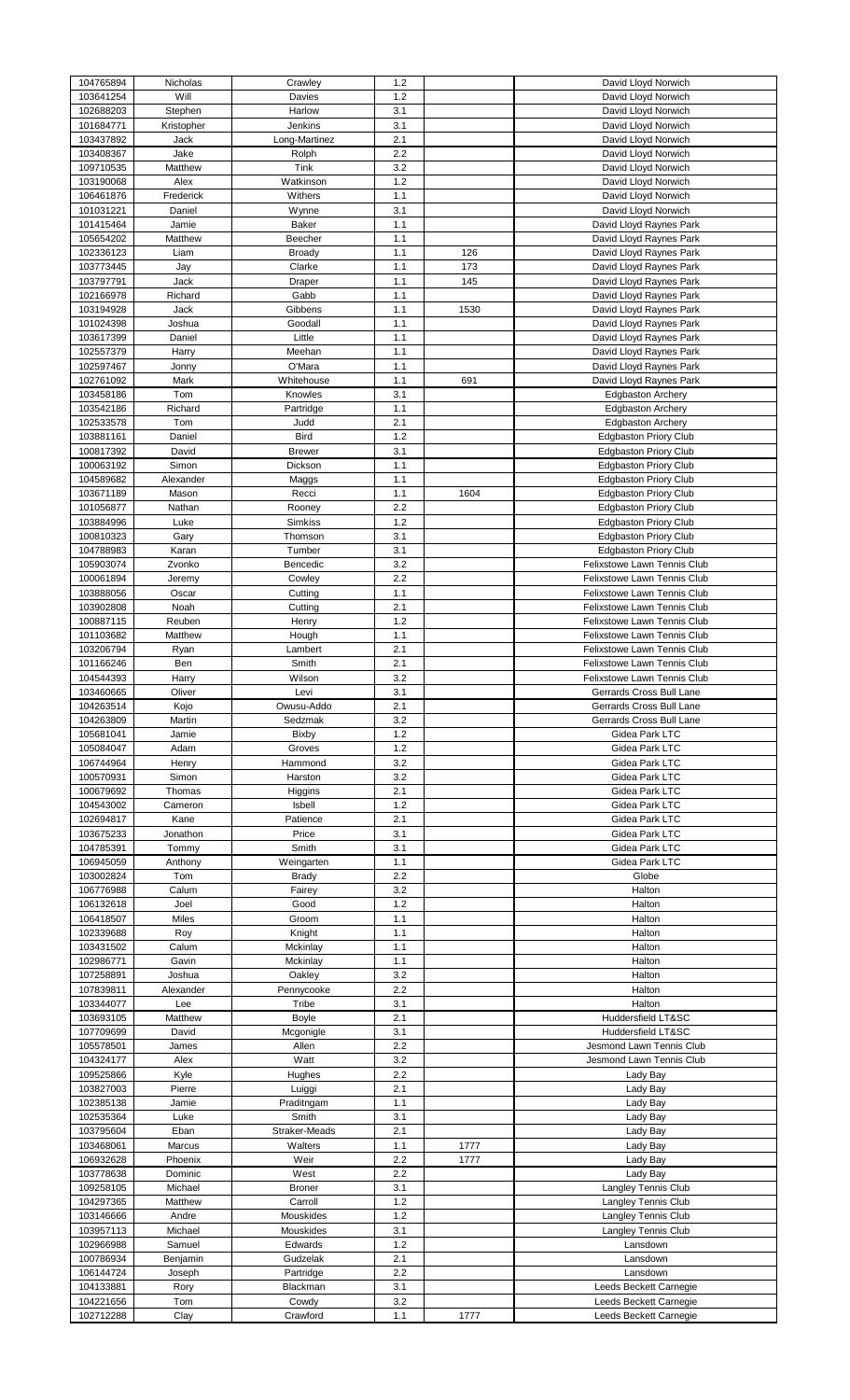| 113323607              | Matias         | Destefanis Franzini | 1.1        |     | Leeds Beckett Carnegie              |
|------------------------|----------------|---------------------|------------|-----|-------------------------------------|
| 103908568              | Barney         | Fitzpatrick         | 2.1        |     | Leeds Beckett Carnegie              |
| 108338327              | Tom            | Horsfall            | 2.1        |     | Leeds Beckett Carnegie              |
| 105803681              | Aaron          | Jinks               | 1.1        |     | Leeds Beckett Carnegie              |
| 102172187              | Paul           | Johnson             | 1.1        |     | Leeds Beckett Carnegie              |
| 106987539              | Vassili        | Psaltopoulos        | 1.2        |     | Leeds Beckett Carnegie              |
|                        |                | Reed-Thomas         |            |     |                                     |
| 111880798              | Jordan         |                     | 1.1        |     | Leeds Beckett Carnegie              |
| 104916028              | Ned            | Smith               | 2.2        |     | Leeds Beckett Carnegie              |
| 104270283              | Jake           | Williams            | 1.1        |     | Leeds Beckett Carnegie              |
| 105010593              | Oliver         | Burt                | 3.1        |     | Leicester Forest East               |
| 104921373              | Alex           | Jinks               | 2.2        |     | Leicester Forest East               |
| 107304952              | Andrew         | Laurel              | 2.1        |     | Leicester Forest East               |
|                        |                | Griffiths           |            |     |                                     |
| 107846354              | Oliver         |                     | 3.2        |     | Leicestershire Tennis & Squash Club |
| 100189661              | David          | Ireland             | 3.2        |     | Leicestershire Tennis & Squash Club |
| 101178328              | Adam           | Popowicz            | 2.1        |     | Leicestershire Tennis & Squash Club |
| 101265759              | Edward         | Allinson            | 1.1        |     | Louth Indoor TC                     |
| 103331998              | Donovan        | Cellupica-Towers    | 3.2        |     | Louth Indoor TC                     |
| 103529038              | Sebastian      | Darke               | 1.1        |     | Louth Indoor TC                     |
| 107337175              | Ryan           | Scaman              | 3.2        |     | Louth Indoor TC                     |
|                        |                |                     |            |     |                                     |
| 103631379              | Joe            | Woolley             | 1.1        |     | Louth Indoor TC                     |
| 103510094              | Sam            | Lowden              | 3.2        |     | Lutterworth                         |
| 102422043              | Daniel         | Moore               | 3.2        |     | Lutterworth                         |
| 101263443              | Charles        | Turney              | 3.1        |     | Lutterworth                         |
| 105091828              | Saif           | Ali                 | 3.1        |     | Mackintosh LTC                      |
|                        |                |                     |            |     |                                     |
| 104772892              | Alex           | Hyman               | 2.1        |     | Mackintosh LTC                      |
| 114386152              | Evan           | Kennedy             |            |     | Mackintosh LTC                      |
| 100743371              | Christopher    | Lewis               | 1.1        |     | Mackintosh LTC                      |
| 106926434              | Harri          | Lloyd-Evans         | 1.2        |     | Mackintosh LTC                      |
| 104076974              | Joseph         | White               | 3.1        |     | Mackintosh LTC                      |
| 103801893              | Lewis          | Brown               | 1.2        |     | Maidenhead                          |
|                        |                |                     | 2.2        |     |                                     |
| 106778286              | Elkan          | Dillon              |            |     | Maidenhead                          |
| 100923426              | Philip         | Downs               | 3.1        |     | Maidenhead                          |
| 104134839              | Sebastian      | Harris              | 1.1        |     | Maidenhead                          |
| 106212663              | Alexander      | Okonkwo             | 3.2        |     | Maidenhead                          |
| 104305754              | Oliver         | Okonkwo             | 1.1        |     | Maidenhead                          |
| 107667778              | Gregor         | Webster             | 1.2        |     | Maidenhead                          |
|                        |                |                     |            |     |                                     |
| 102511656              | Matthew        | Chadwick            | 1.1        |     | Manchester Northern                 |
| 104387084              | Lewis          | Denton              | 2.1        |     | Manchester Northern                 |
| 106061951              | Matthew        | Earnshaw            | 1.2        |     | Manchester Northern                 |
| 108657778              | Jonah          | Gethin              | 1.1        |     | <b>Manchester Northern</b>          |
| 102596796              | Alexander      | Grocott             | 1.2        |     | Manchester Northern                 |
| 107362086              | Oliver         | Hague               | 3.1        |     | Manchester Northern                 |
|                        |                |                     |            |     |                                     |
| 104302146              | Alex           | Heaps               | 2.2        |     | <b>Manchester Northern</b>          |
| 100604049              | Sebastian      | Jackson             | 1.1        |     | Manchester Northern                 |
| 104309411              | Jonathan       | Kinsella            | 1.2        |     | Manchester Northern                 |
| 110028625              | Owen           | Kirk                | 2.2        |     | Manchester Northern                 |
| 111053174              | Pedro          | Ocana               | 1.1        |     | Manchester Northern                 |
| 103423817              | James          | Shemilt             | 1.2        |     | <b>Manchester Northern</b>          |
|                        |                |                     |            |     |                                     |
| 103898747              | Cameron        | <b>Bowie</b>        | 2.1        |     | North Oxford Tennis Club            |
| 101364003              | Benedict       | Calnan              | 1.2        |     | North Oxford Tennis Club            |
| 104931039              | Alan           | Cooper              |            |     | North Oxford Tennis Club            |
| 104726831              | Brendan        | Emmanuel            | 2.2        |     | North Oxford Tennis Club            |
| 100105476              | Jeff           | Hunter              | 2.2        |     | North Oxford Tennis Club            |
| 107219005              | Louis          | Manson              | 2.1        |     | North Oxford Tennis Club            |
|                        |                |                     |            |     |                                     |
| 105967863              | Ross           | Martin              | 1.2        |     | North Oxford Tennis Club            |
| 101251809              | Jonny          | Maskens             | 1.1        |     | North Oxford Tennis Club            |
| 104186368              | Cameron        | Price               | 1.2        |     | North Oxford Tennis Club            |
| 102822625              | Sebastian      | Rey                 | 2.2        |     | North Oxford Tennis Club            |
| 102449477              | Jack           | Rooney              | 3.2        |     | North Oxford Tennis Club            |
| 106382853              | Thomas         | Giles               | 2.2        |     | Oadby Granville Tennis Club         |
|                        |                |                     |            |     |                                     |
| 103896936              | Matthew        | Howse               | 1.1        |     | Oadby Granville Tennis Club         |
| 103511278              | Benjamin       | Minski              | 2.1        |     | Oadby Granville Tennis Club         |
| 107736112              | Jack           | Minski              | 3.2        |     | Oadby Granville Tennis Club         |
| 100202245              | Michael        | Crooks              | 3.2        |     | Ombersley                           |
| 103708329              | Oliver         | Nunn                | 2.2        |     | Ombersley                           |
| 106007455              | Matthew        | Sime                | 3.1        |     | Ombersley                           |
|                        | Billy          |                     | 3.2        |     |                                     |
| 104479811              |                | Wright              |            |     | Ombersley                           |
| 101667595              | Thomas         | Astle               | 2.1        |     | <b>Oxford Sports Tennis Club</b>    |
| 106706158              | William        | Burridge            | 2.1        |     | <b>Oxford Sports Tennis Club</b>    |
| 106811234              | Aiden          | Casey               | 2.1        |     | <b>Oxford Sports Tennis Club</b>    |
| 104834294              | Sam            | Christie            | 3.2        |     | <b>Oxford Sports Tennis Club</b>    |
| 104023269              | Guy            | Mobey               | 3.1        |     | <b>Oxford Sports Tennis Club</b>    |
| 107342597              | Xavier         | Mohindra            | 3.2        |     | <b>Oxford Sports Tennis Club</b>    |
|                        |                |                     |            |     |                                     |
| 105401913              | Edred          | Opie                | 1.1        |     | <b>Oxford Sports Tennis Club</b>    |
| 105983343              | Leonardo       | Santoro-Fergusson   | 2.2        |     | <b>Oxford Sports Tennis Club</b>    |
| 101606777              | Matthew        | Brooklyn            | 1.2        |     | Queen's Club                        |
| 106991332              | William        | Jansen              | 2.2        |     | Queen's Club                        |
|                        | Michal         | Kaminski            | 1.1        |     | Queen's Club                        |
| 111918295              |                |                     | 1.1        | 922 | Queen's Club                        |
|                        |                |                     |            |     | Queen's Club                        |
| 102220438              | Toby           | Martin              |            |     |                                     |
| 103890401              | Francesco      | Paschetto           | 1.1        |     |                                     |
| 102157809              | Oscar          | Podlewski           | 1.2        |     | Queen's Club                        |
| 115431131              | John-Patrick   | Smith               |            | 461 | Queen's Club                        |
| 105092875              | Josef          | Southcombe          | 1.1        |     | Queen's Club                        |
|                        |                |                     |            |     |                                     |
| 105853779              | Mattias        | Southcombe          | 1.1        |     | Queen's Club                        |
| 100176759              | Jonathan       | <b>Tassell</b>      | 3.1        |     | Queen's Club                        |
| 110888564              | Ludovic        | Walter              | 1.1        |     | Queen's Club                        |
| 104544369<br>102701962 | Samuel<br>Jake | Hopper<br>Horton    | 1.2<br>1.1 |     | Redruth<br>Redruth                  |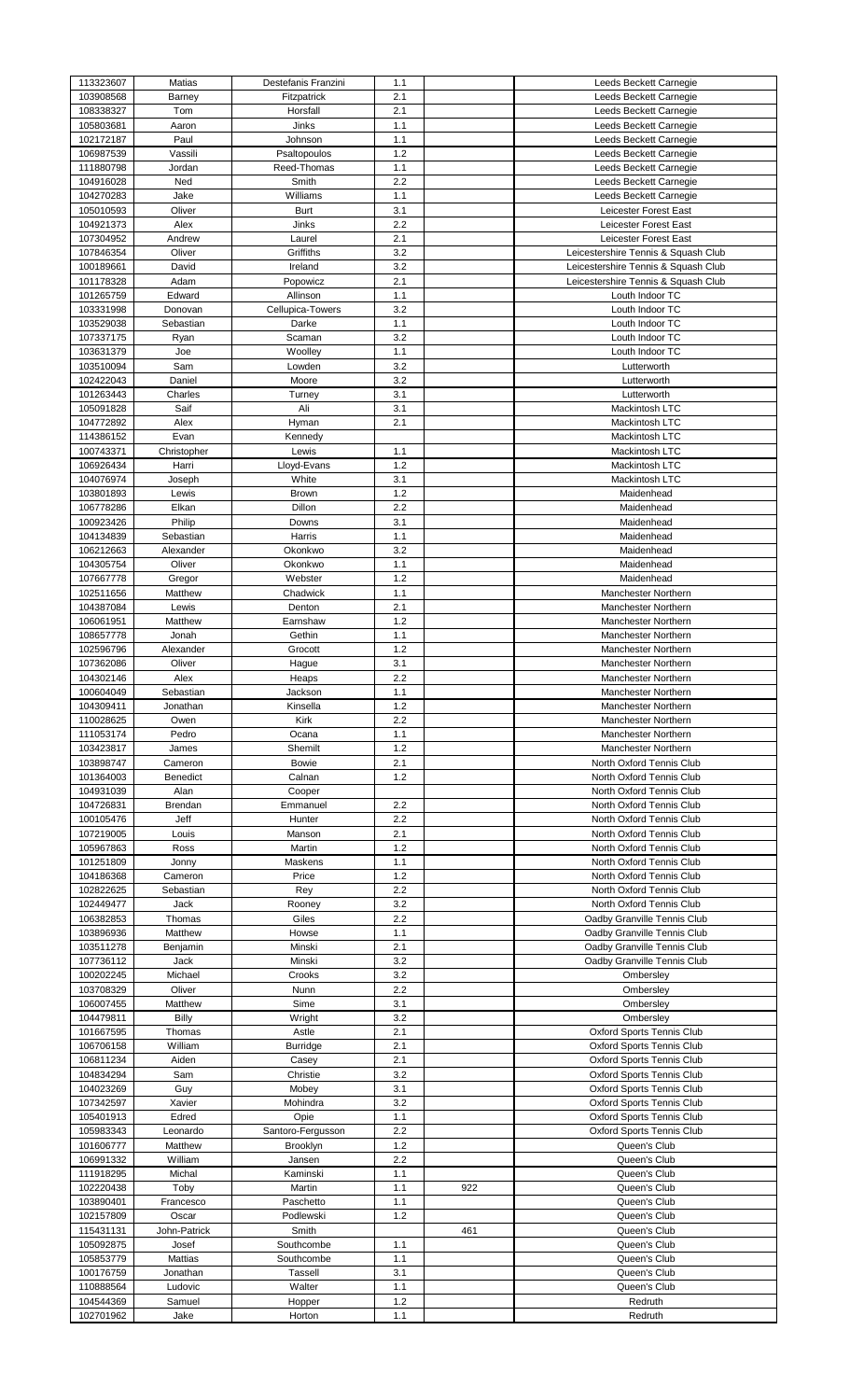| 103164311 | Christopher | Peters         | 2.2 |      | Redruth                        |
|-----------|-------------|----------------|-----|------|--------------------------------|
| 103798211 | Nicholas    | Peters         | 1.2 |      | Redruth                        |
| 102678974 | Samm        | <b>Butler</b>  | 1.1 |      | <b>Reigate Rhinos</b>          |
| 102932801 | Julian      | Cash           | 1.1 | 871  | <b>Reigate Rhinos</b>          |
| 115360811 | Murphy      | Cassone        |     |      | <b>Reigate Rhinos</b>          |
| 113584203 | Michael     | Geerts         |     | 336  | Reigate Rhinos                 |
| 102349563 | David       | Fox            | 1.1 | 1370 | <b>Reigate Rhinos</b>          |
| 102188597 | Luke        | Johnson        | 1.1 | 634  | <b>Reigate Rhinos</b>          |
| 102678311 | Kyle        | Rae            | 1.2 |      | Reigate Rhinos                 |
| 102336551 | Adam        | Skalsky        | 1.2 |      | <b>Reigate Rhinos</b>          |
|           |             |                | 2.2 |      |                                |
| 100669465 | James       | Smith          |     |      | <b>Reigate Rhinos</b>          |
| 103210446 | Isaac       | Stoute         | 1.1 | 1192 | <b>Reigate Rhinos</b>          |
| 103815584 | Joe         | Tyler          | 1.1 | 1777 | <b>Reigate Rhinos</b>          |
| 103391829 | Andrew      | Watson         | 1.1 | 1052 | <b>Reigate Rhinos</b>          |
| 108519756 | Luca        | <b>Bluett</b>  | 3.1 |      | Risbygate TC                   |
| 103856687 | William     | Cooke Wharton  | 1.1 |      | Risbygate TC                   |
| 104919298 | Harper      | Mills          | 1.2 |      | Risbygate TC                   |
| 107105913 | Seth        | Newman         | 2.2 |      | Risbygate TC                   |
| 103256471 | Haadi       | Shah           | 2.1 |      | Risbygate TC                   |
| 105113343 | Asa         | Sumner-Keens   | 2.1 |      | Risbygate TC                   |
| 106550875 | Ethan       | Terry          | 3.1 |      | Risbygate TC                   |
| 100947723 | Chris       | Archer         | 3.2 |      | Roehampton Club                |
| 102537453 | Jonathan    | Binding        | 1.1 |      | Roehampton Club                |
|           |             |                |     |      |                                |
| 103827666 | Nicholas    | <b>Brookes</b> | 1.1 |      | Roehampton Club                |
| 103635052 | Charles     | <b>Broom</b>   | 1.1 |      | Roehampton Club                |
| 103704999 | Joel        | Cannell        | 1.1 |      | Roehampton Club                |
| 104162861 | Arthur      | Fery           | 1.1 | 702  | Roehampton Club                |
| 102477879 | Lloyd       | Glasspool      | 1.1 | 722  | Roehampton Club                |
| 102303587 | Oliver      | Golding        | 1.1 |      | Roehampton Club                |
| 104118358 | George      | Houghton       | 1.1 | 1676 | Roehampton Club                |
| 102182256 | Evan        | Hoyt           | 1.1 | 789  | Roehampton Club                |
| 101252679 | Bojan       | Jelovac        | 1.1 |      | Roehampton Club                |
| 103657277 | Robert      | Leck           | 1.1 |      | Roehampton Club                |
| 106377802 | Anton A     | Matusevich     | 1.1 | 449  |                                |
|           |             |                |     |      | Roehampton Club                |
| 103272876 | Paul        | Midgley        | 1.1 |      | Roehampton Club                |
| 103161677 | Nicholas    | Nugent         | 1.1 |      | Roehampton Club                |
| 103335865 | Henry       | Patten         | 1.1 | 681  | Roehampton Club                |
| 101586172 | Joe         | Salisbury      | 1.1 |      | Roehampton Club                |
| 101649036 | Matthew     | Short          | 1.1 |      | Roehampton Club                |
| 101351302 | Nikolai     | Snapes         | 1.1 |      | Roehampton Club                |
| 102338237 | Adam        | Thornton-Brown | 1.1 |      | Roehampton Club                |
| 104229911 | Oscar       | Weightman      | 1.1 |      | Roehampton Club                |
| 109089789 | Julian      | Goodall        | 3.2 |      | South Northumberland Churchill |
| 115358095 | Rohit       | Sarwate        |     |      | South Northumberland Churchill |
| 103898586 | Andre       | Thorpe         | 3.2 |      | South Northumberland Churchill |
| 106046889 | Harrison    | Brown          | 2.2 |      | St George's Hill               |
| 107926451 | Toby        | Clarke         | 3.2 |      | St George's Hill               |
| 102816843 |             |                | 1.1 |      |                                |
|           | George R    | Davies         |     |      | St George's Hill               |
| 108321178 | Jamie       | Diack          | 3.1 |      | St George's Hill               |
| 103330926 | Tristan     | Farron-Mahon   | 3.2 |      | St George's Hill               |
| 110124429 | Jonathan    | Gomez          | 3.1 |      | St George's Hill               |
| 102408148 | Piers       | Herfet-Jones   | 2.2 |      | St George's Hill               |
| 101213387 | Dominic     | Inglot         | 1.1 |      | St George's Hill               |
| 101680241 | Mathew      | James          | 1.1 |      | St George's Hill               |
| 101127745 | Andrew      | Kennaugh       | 1.2 |      | St George's Hill               |
| 101307832 | Ben         | Rogers         | 1.1 |      | St George's Hill               |
| 102134793 | Tim         | Sagar          | 1.2 |      | St George's Hill               |
| 105236019 | Danny       | Urey           | 2.2 |      | Stockton Heath                 |
| 104925483 | Finley      | Cook           | 1.1 |      | Stourbridge                    |
| 105031241 | Joe         | Hart           | 3.1 |      | Stourbridge                    |
|           |             |                |     |      |                                |
| 103126487 | Henry       | Parry          | 1.1 |      | Stourbridge                    |
| 100094883 | Graeme      | Adams          | 3.1 |      | Stratford on Avon              |
| 107209912 | Sam         | Parsons        | 3.1 |      | Stratford on Avon              |
| 105253143 | Charlie     | Watson         | 3.2 |      | Stratford on Avon              |
| 105882279 | Olly        | Cull           | 2.2 |      | Sutton Coldfield TC            |
| 106183031 | Nathan      | Ensor          | 2.2 |      | Sutton Coldfield TC            |
| 103889946 | George      | Foster         | 1.1 |      | Sutton Coldfield TC            |
| 111446313 | Csongor     | Mar            | 3.1 |      | Sutton Coldfield TC            |
| 104663572 | Angus       | Osborne        | 2.1 |      | Sutton Coldfield TC            |
| 100521562 | Allan       | Pengelly       | 3.1 |      | Sutton Coldfield TC            |
| 101568808 | Christopher | Priddle        | 2.1 |      | Sutton Coldfield TC            |
| 103742109 | Max         | Stewart        | 1.1 |      | Sutton Coldfield TC            |
| 108760901 | Tom         | Welsh          | 1.1 |      | Sutton Coldfield TC            |
|           |             |                |     |      |                                |
| 112530674 | Thomas      | Wride          | 1.2 |      | Sutton Coldfield TC            |
| 110055718 | James       | Beaven         | 1.2 |      | Sutton Tennis & Squash Club    |
| 102221444 | Andrew      | <b>Bettles</b> | 1.2 |      | Sutton Tennis & Squash Club    |
| 103424403 | Wayne       | <b>Black</b>   | 3.2 |      | Sutton Tennis & Squash Club    |
| 104808311 | Thomas      | <b>Burn</b>    | 1.2 |      | Sutton Tennis & Squash Club    |
| 103018585 | Alexis      | Canter         | 1.1 | 1202 | Sutton Tennis & Squash Club    |
| 106855961 | Daniel      | Cardy          | 2.2 |      | Sutton Tennis & Squash Club    |
| 102173515 | Jack        | Carpenter      | 1.1 |      | Sutton Tennis & Squash Club    |
| 103788849 | Tommy       | Cartledge      | 1.1 |      | Sutton Tennis & Squash Club    |
| 104283682 | Joshua      | Freeman        | 2.2 |      | Sutton Tennis & Squash Club    |
| 103635129 | Alastair    | Gray           | 1.1 | 361  | Sutton Tennis & Squash Club    |
| 103637133 | Jonathan    | Gray           | 1.1 |      | Sutton Tennis & Squash Club    |
| 104227871 | Emile       | Hudd           | 2.2 |      | Sutton Tennis & Squash Club    |
| 103172155 | Alexander   | Jhun           | 1.1 | 1502 | Sutton Tennis & Squash Club    |
|           |             |                |     |      |                                |
| 104960927 | David       | Middleton      | 1.1 |      | Sutton Tennis & Squash Club    |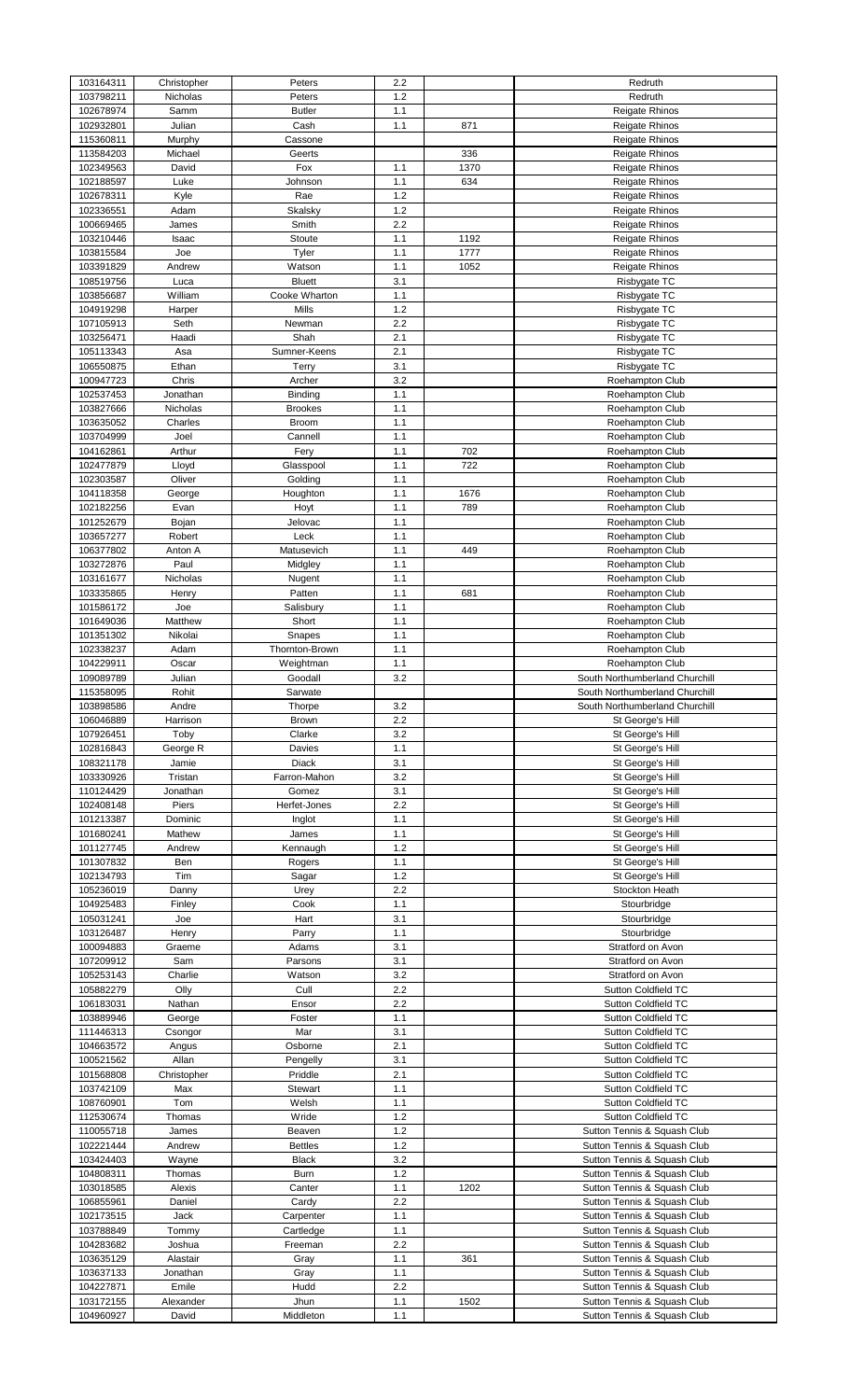| 104755844              |                |                       |              |      |                                |
|------------------------|----------------|-----------------------|--------------|------|--------------------------------|
|                        | Jack           | Molloy                | 2.1          |      | Sutton Tennis & Squash Club    |
| 103904837              | <b>Brandon</b> | Murphy                | 1.1          | 1604 | Sutton Tennis & Squash Club    |
| 105025443              | William        | Nolan                 | 1.1          |      | Sutton Tennis & Squash Club    |
| 107001939              | Jack           | Pinnington Jones      | 1.1          | 624  | Sutton Tennis & Squash Club    |
| 101578773              | Daniel         | Smethurst             | 1.2          |      | Sutton Tennis & Squash Club    |
| 109245369              | Otto           | Sterner               | 1.1          |      | Sutton Tennis & Squash Club    |
| 103779922              |                | Storrie               |              | 674  | Sutton Tennis & Squash Club    |
|                        | Ryan           |                       | 1.1          |      |                                |
| 105207535              | Joshua         | Farmer                | 1.2          |      | <b>Tennis World</b>            |
| 104241884              | Matthew        | Hollingworth          | 1.1          |      | <b>Tennis World</b>            |
| 101285147              | Matthew        | Jackman               | 2.1          |      | <b>Tennis World</b>            |
| 105910612              | Aleksandar     | Andic                 | 3.1          |      | The Connaught Club             |
| 107233901              | Fred           | <b>Barnett</b>        | 2.2          |      | The Connaught Club             |
| 111950534              | Albert         | Calin                 | 3.2          |      | The Connaught Club             |
| 107042057              | Samuel         | Constantinou          | 2.2          |      | The Connaught Club             |
|                        |                |                       |              |      |                                |
| 106469474              | Kai            | Cowcher               | 2.2          |      | The Connaught Club             |
| 109213596              | Layne          | Gold                  | 3.2          |      | The Connaught Club             |
| 105067713              | Furgan         | Lawal                 | 3.1          |      | The Connaught Club             |
| 111831153              | James          | Markiewicz            | 1.1          |      | The Connaught Club             |
| 105618947              | William        | Mclennaghan           | 1.1          |      | The Connaught Club             |
| 104873368              | Parth          | Shah                  | 2.2          |      | The Connaught Club             |
|                        |                |                       | 3.2          |      |                                |
| 107116331              | Toby           | Terrell               |              |      | The Connaught Club             |
| 105871004              | Deji           | Thomas-Smith          | 1.1          |      | The Connaught Club             |
| 105682888              | James          | Ardley                | 3.2          |      | Thornden                       |
| 104945485              | James          | Blair                 | 2.1          |      | Thornden                       |
| 104399376              | Mats           | Colling               | 2.2          |      | Thornden                       |
| 100091493              | Paul           | Scullard              | 2.2          |      | Thornden                       |
| 102680275              | Robert         | Carter                | 1.1          |      | <b>Thorpe Bay</b>              |
|                        |                |                       |              |      |                                |
| 103220193              | Ryan           | Peniston              | 1.1          | 242  | <b>Thorpe Bay</b>              |
| 108084303              | Stefan         | Protic                | 3.2          |      | <b>Thorpe Bay</b>              |
| 103856065              | Edward         | Pudney                | 1.1          |      | <b>Thorpe Bay</b>              |
| 103472949              | Thomas         | Pudney                | 1.1          |      | <b>Thorpe Bay</b>              |
| 103032077              | Harry          | Randle                | 2.2          |      | <b>Thorpe Bay</b>              |
| 102226484              | Marshall       | Tutu                  | 1.1          |      | <b>Thorpe Bay</b>              |
|                        | David          |                       | 1.1          |      |                                |
| 102328454              |                | Wright                |              |      | <b>Thorpe Bay</b>              |
| 104032768              | Matthew        | Crofts                | 2.2          |      | University of Bath             |
| 107988041              | Jack           | Curtis                | 3.2          |      | University of Bath             |
| 106727174              | Archie         | Graham                | 2.2          |      | University of Bath             |
| 107650697              | Max            | Hingley               | 3.2          |      | University of Bath             |
| 107347983              | Luke           | Hooper                | 3.1          |      | University of Bath             |
| 104332863              | Max            | Hurtubise             | 3.1          |      | University of Bath             |
|                        |                |                       |              |      |                                |
| 104336771              | Harvey         | Kilsby                | 1.2          |      | University of Bath             |
| 108718923              | Sebastian      | Mcdonnell - Palomares | 3.1          |      | University of Bath             |
| 105991481              | Rufus          | Plane                 | 3.1          |      | University of Bath             |
| 104515541              | Louis          | Skupien               | $1.2$        |      | University of Bath             |
| 101402493              | Christopher    | Starkey               | 2.1          |      | University of Bath             |
| 103880643              | Freddie        | Davies                | 1.1          |      | <b>Warwick Boat Club</b>       |
| 104353419              | Daniel         | Dean                  | 1.2          |      | <b>Warwick Boat Club</b>       |
|                        |                |                       |              |      |                                |
| 104805947              | Felix          | Gill                  | 1.1          | 534  | <b>Warwick Boat Club</b>       |
| 103496826              | Luke           | Hammond               | 1.2          |      | <b>Warwick Boat Club</b>       |
|                        |                |                       | 2.2          |      | Warwick Boat Club              |
| 100431028              | Hugh           | Jaques                |              |      |                                |
| 105892356              | Harry          | Lazell                | 2.1          |      | <b>Warwick Boat Club</b>       |
|                        |                | Malik                 |              |      | <b>Warwick Boat Club</b>       |
| 102080253              | Cameron        |                       | 1.1          |      |                                |
| 112325289              | David          | Miladinovic           | 3.1          |      | <b>Warwick Boat Club</b>       |
| 106526921              | Jack           | Smith                 | 2.2          |      | <b>Warwick Boat Club</b>       |
| 103881221              | Arran          | Trainor               | 1.1          |      | <b>Warwick Boat Club</b>       |
| 102370869              | Andrew         | Higham                | 1.1          |      | West Bridgford Tennis Club     |
| 103687509              | Jack           | Large                 | 1.2          |      | West Bridgford Tennis Club     |
| 104270302              | Benjamin       | <b>Battey</b>         | 1.1          |      | <b>West Hants</b>              |
|                        |                |                       |              |      |                                |
| 100093037              | Matthew        | Coombes               | 3.2          |      | <b>West Hants</b>              |
| 103308276              | Adam           | Glynn                 | 1.1          |      | <b>West Hants</b>              |
| 100072566              | Andrew         | Phillips              | 2.1          |      | <b>West Hants</b>              |
| 101168831              | Ben            | Pritchard             | 2.2          |      | West Hants                     |
| 106193872              | Connor         | Turner                | 3.1          |      | <b>West Hants</b>              |
| 103824562              | Sam            | Bayda                 | 2.1          |      | <b>Westcliff Hardcourt LTC</b> |
| 103412766              | Dominic        | Beesley               | 1.1          |      | <b>Westcliff Hardcourt LTC</b> |
| 103765558              | Henry          | Beesley               | 1.1          |      | <b>Westcliff Hardcourt LTC</b> |
|                        |                |                       |              |      |                                |
| 103815685              | Andrew         | Berry                 | 2.2          |      | <b>Westcliff Hardcourt LTC</b> |
| 103678899              | James          | Caddies               | 1.2          |      | <b>Westcliff Hardcourt LTC</b> |
| 102048066              | Matthew        | Pearce                | 1.1          |      | <b>Westcliff Hardcourt LTC</b> |
| 102956676              | Angus          | <b>Bradshaw</b>       | 2.1          |      | Wigginton                      |
| 101149296              | Nicholas       | Turnbull              | 1.1          |      | Wigginton                      |
| 106804127              | Sam            | <b>Bossem</b>         | 1.2          |      | Wimborne TC                    |
|                        |                |                       |              |      |                                |
| 100104009              | <b>Rhys</b>    | Hanger                | 2.2          |      | Wimborne TC                    |
| 102348775              | Christopher    | Helliar               | 3.2          |      | Wimborne TC                    |
| 103866671              | Millen         | Hurrion               | 1.1          | 880  | Wimborne TC                    |
| 103799679              | Jake           | Russell               | 2.2          |      | Wimborne TC                    |
| 106211229              | George         | Shields               | 2.2          |      | Wimborne TC                    |
| 100098178              | Tim            | Webster               | 2.2          |      | Wimborne TC                    |
| 101683672              | James          | Whike                 | 2.2          |      | Wimborne TC                    |
|                        |                |                       |              |      |                                |
| 103865766              | Finley         | Bygrave               | 2.1          |      | Winchester                     |
| 106772365              | Dean           | Cooper Kirby          | 3.2          |      | Winchester                     |
| 103897798              | William        | Coward                | 2.2          |      | Winchester                     |
| 106148572              | Aaron          | Dawson                | 2.1          |      | Winchester                     |
| 103791838              | Austin         | Gwilliam              | 2.1          |      | Winchester                     |
| 106707914              | Liam           | Hignett               | 1.1          |      | Winchester                     |
|                        | Owen           | Martel                |              |      | Winchester                     |
| 106429866              |                |                       | 3.1          |      |                                |
| 104751726<br>104728078 | Andrew<br>Jack | Mcbride<br>Oswald     | 3.2<br>$1.2$ |      | Winchester<br>Winchester       |